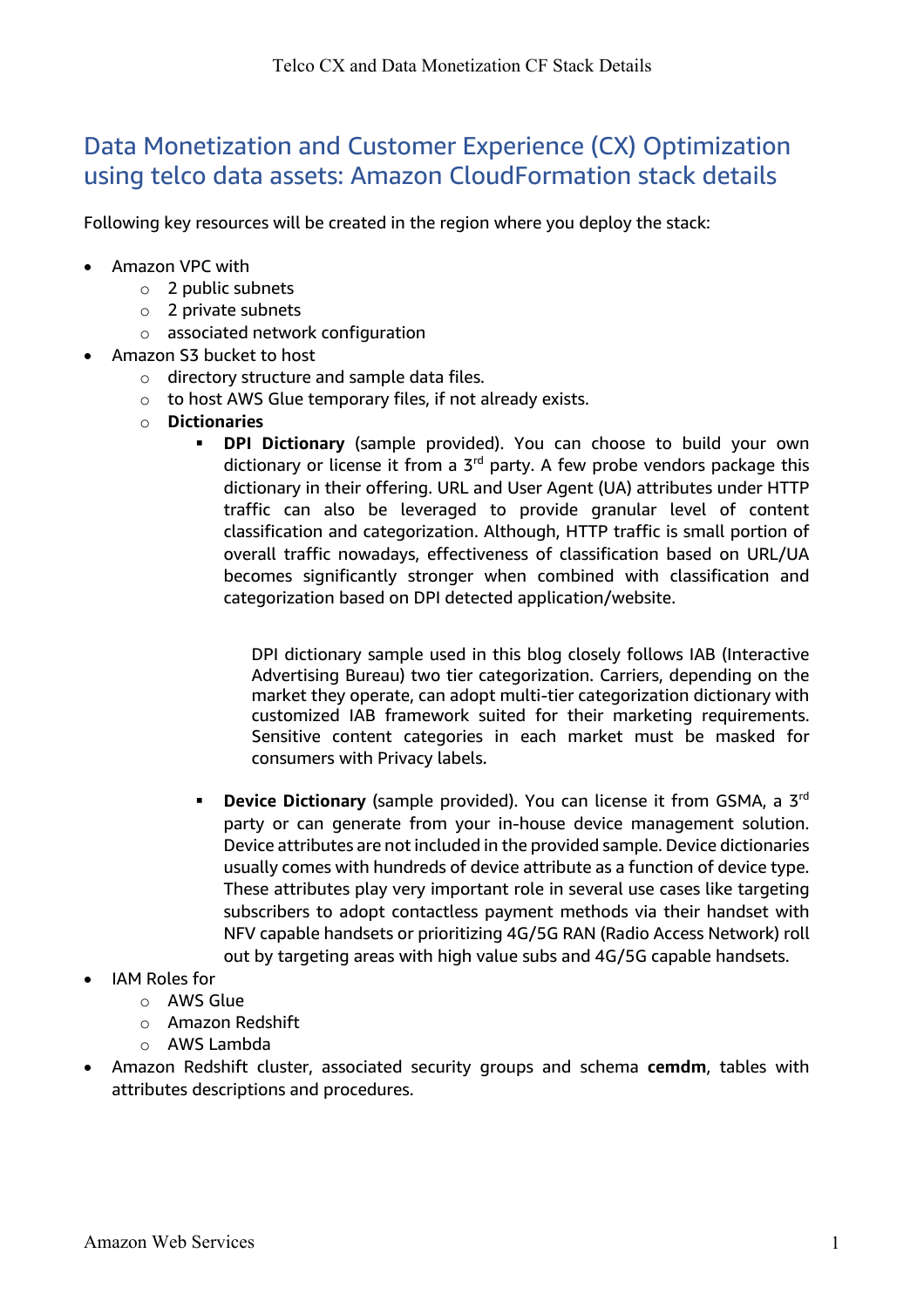| #              | <b>Amazon Redshift Objects</b> | <b>Type</b>  | <b>Description</b>                      |
|----------------|--------------------------------|--------------|-----------------------------------------|
| 1              | f_raw_dpi                      | <b>Table</b> | Stores filtered, transformed and        |
|                |                                |              | enriched raw dpi data                   |
| $\overline{2}$ | f_hourly_dpi                   | <b>Table</b> | Stores aggregated hourly dpi data       |
| $\overline{3}$ | f_daily_dpi                    | <b>Table</b> | Stores aggregated daily dpi data        |
| 4              | d_customer_demographics        | <b>Table</b> | Stores customer demographics            |
|                |                                |              | attributes.                             |
| 5              | d_device                       | <b>Table</b> | Stores basic device dictionary data.    |
| 6              | d_dpi_dictionary               | <b>Table</b> | Stores dpi dictionary data              |
| 7              | d_location                     | <b>Table</b> | Stores 3G and 4G normalized             |
|                |                                |              | cell/site configuration data.           |
| 8              | d_operator_plmn                | Table        | Stores operator plmn (MCC + MNC)        |
|                |                                |              | to country and carrier mapping data     |
| 9              | d tac                          | <b>Table</b> | <b>Stores IMEI TAC (Type Allocation</b> |
|                |                                |              | Code) data to device dictionary         |
|                |                                |              | mapping data                            |
| 10             | d_tariff_plan                  | <b>Table</b> | Stores customer and subscription        |
|                |                                |              | mapping data                            |
| 11             | d_tariff_plan_desc             | Table        | Stores tariff plan details data         |
| 12             | d_audit                        | <b>Table</b> | Stores basic audit data (read rows,     |
|                |                                |              | filtered rows, db loaded rows) for      |
|                |                                |              | all fact processing and aggregation.    |
| 13             | f_hourly_dpi                   | Procedure    | Amazon Redshift procedure for dpi       |
|                |                                |              | data hourly aggregations.               |
| 14             | f_daily_dpi                    | Procedure    | Amazon Redshift procedure for dpi       |
|                |                                |              | data daily aggregations. This           |
|                |                                |              | procedure reads data from dpi raw       |
|                |                                |              | table but can also read data from       |
|                |                                |              | hourly table.                           |

Note: Amazon Redshift DDLs are kept at basic level for this walkthrough.

- Amazon Secret Manager with Amazon Redshift credentials
- AWS Lambda functions for
	- o AWS Glue catalog table attribute descriptions update
	- o hourly DPI data aggregation in Amazon Redshift
	- o daily DPI data aggregation in Amazon Redshift
- AWS Glue
	- o Catalog Database

| # | <b>Database</b> | <b>Description</b>                                                        |  |  |
|---|-----------------|---------------------------------------------------------------------------|--|--|
|   | cemdm           | This database contains all AWS Glue cataloged                             |  |  |
|   |                 | tables related to customer experience management<br>and data monetization |  |  |

o Amazon Redshift connection (Data Warehouse)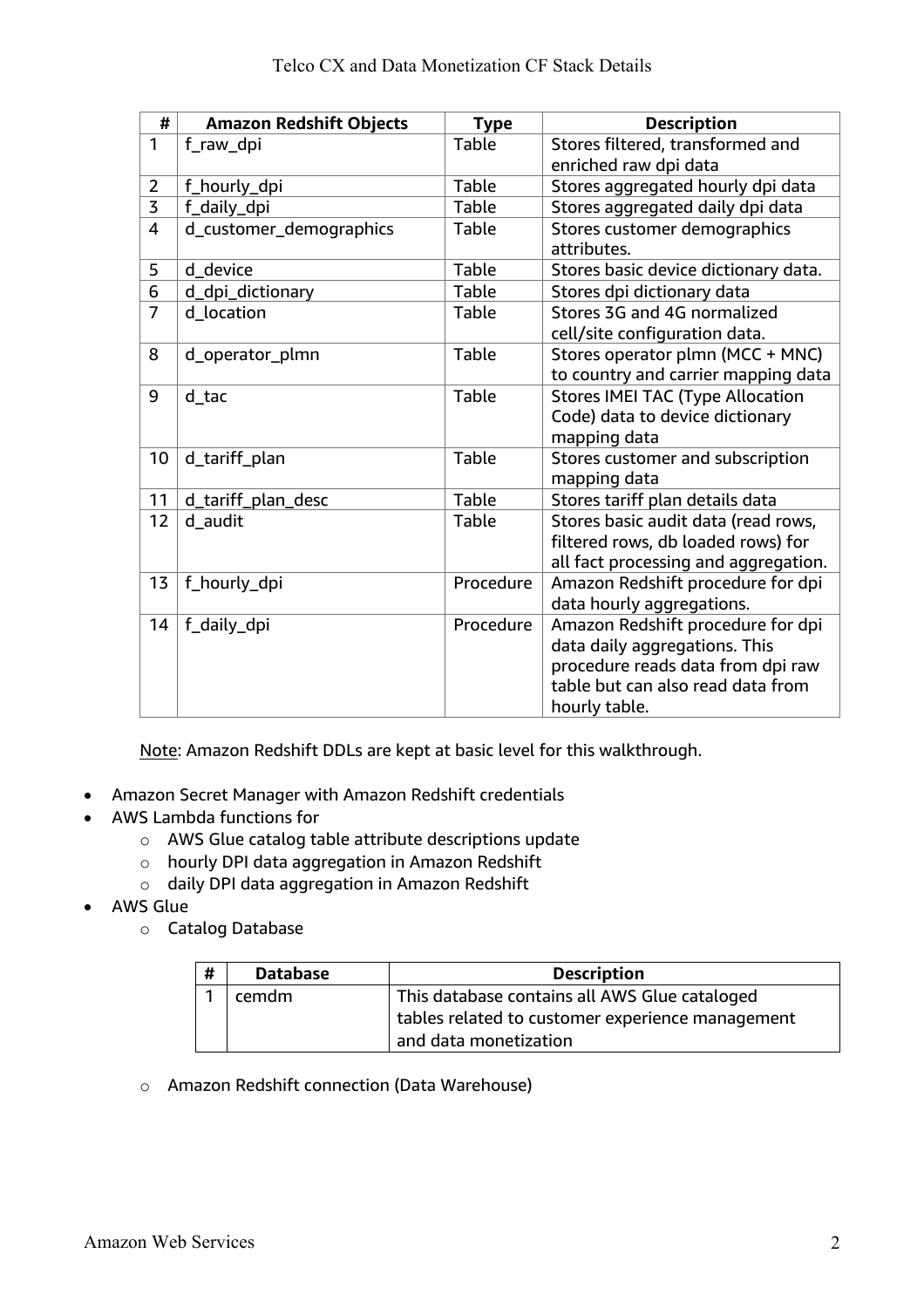| # | <b>Connection</b>                                               | <b>Description</b>                                     |  |  |
|---|-----------------------------------------------------------------|--------------------------------------------------------|--|--|
|   | redshift-                                                       | This connection is used in Glue ETL Jobs to connect to |  |  |
|   | <cloudformatio< th=""><th>Amazon Redshift</th></cloudformatio<> | Amazon Redshift                                        |  |  |
|   | n stack name>                                                   |                                                        |  |  |

o Crawlers (discover data stored on Amazon S3)

| # | Crawler                            | <b>Source</b><br>$(s3)/$ - Bucket<br>Name> | <b>Description</b>              |
|---|------------------------------------|--------------------------------------------|---------------------------------|
|   | <b>DimensionDataCra</b><br>wler    | dimensions/                                | Catalog all dimensional data    |
| 2 | <b>DPIRawDataCrawl</b><br>er       | dpi/raw/incoming/                          | Catalog incoming raw dpi data   |
| 3 | <b>DPIProcessedData</b><br>Crawler | dpi/processed/                             | Catalog all processed datasets. |

o Jobs (transform data stored on Amazon S3 and load it in Amazon Redshift tables)

| #              | Job                    | <b>Source</b><br>$(s3)/$ - Bucket<br>$Name$ | Target:<br><b>Amazon</b><br><b>Redshift table</b><br>(schema:<br>cemdm) | Job<br><b>Bookmark</b> | <b>Description</b>                          |
|----------------|------------------------|---------------------------------------------|-------------------------------------------------------------------------|------------------------|---------------------------------------------|
| $\mathbf{1}$   | d_crm_de<br>mographics | dimensions/cr                               | d_customer_de                                                           |                        | Loads transformed                           |
|                |                        | m_demograp<br>hics/                         | mographics                                                              | Enable                 | and enriched<br>subscriber                  |
|                |                        |                                             |                                                                         |                        | demographics data.                          |
| $\overline{2}$ | d device               | dimensions/d                                | d device                                                                | Enable                 | Loads device                                |
| $\overline{3}$ |                        | evice/                                      |                                                                         |                        | dictionary data.                            |
|                | d_dpi_dicti<br>onary   | dimensions/d<br>pi_dictionary/              | d_dpi_dictionar<br>y                                                    |                        | Loads dpi dictionary<br>with media category |
|                |                        |                                             |                                                                         | Enable                 | and sub-category                            |
|                |                        |                                             |                                                                         |                        | data.                                       |
| 4              | d_location             | dimensions/n                                | d_location                                                              |                        | Load transformed                            |
|                |                        | etwork_cm_3                                 |                                                                         |                        | and enriched                                |
|                |                        | q/<br>dimensions/n                          |                                                                         | Enable                 | Network 3G and 4G<br>Configuration          |
|                |                        | etwork_cm_4                                 |                                                                         |                        | Management                                  |
|                |                        | q/                                          |                                                                         |                        | cell/site data.                             |
| 6              | d_operator             | dimensions/o                                | d_operator_pl                                                           |                        | Loads                                       |
|                | _plmn                  | perator_plmn                                | mn                                                                      | Enable                 | operator/carrier                            |
|                |                        |                                             |                                                                         |                        | plmn data.                                  |
| $\overline{7}$ | $d$ _tac               | dimensions/ta                               | $d$ _tac                                                                |                        | Loads transformed                           |
|                |                        | c/                                          |                                                                         | Enable                 | <b>IMEI tac to device</b>                   |
|                |                        |                                             |                                                                         |                        | dictionary mapping<br>data                  |
|                |                        |                                             |                                                                         |                        |                                             |